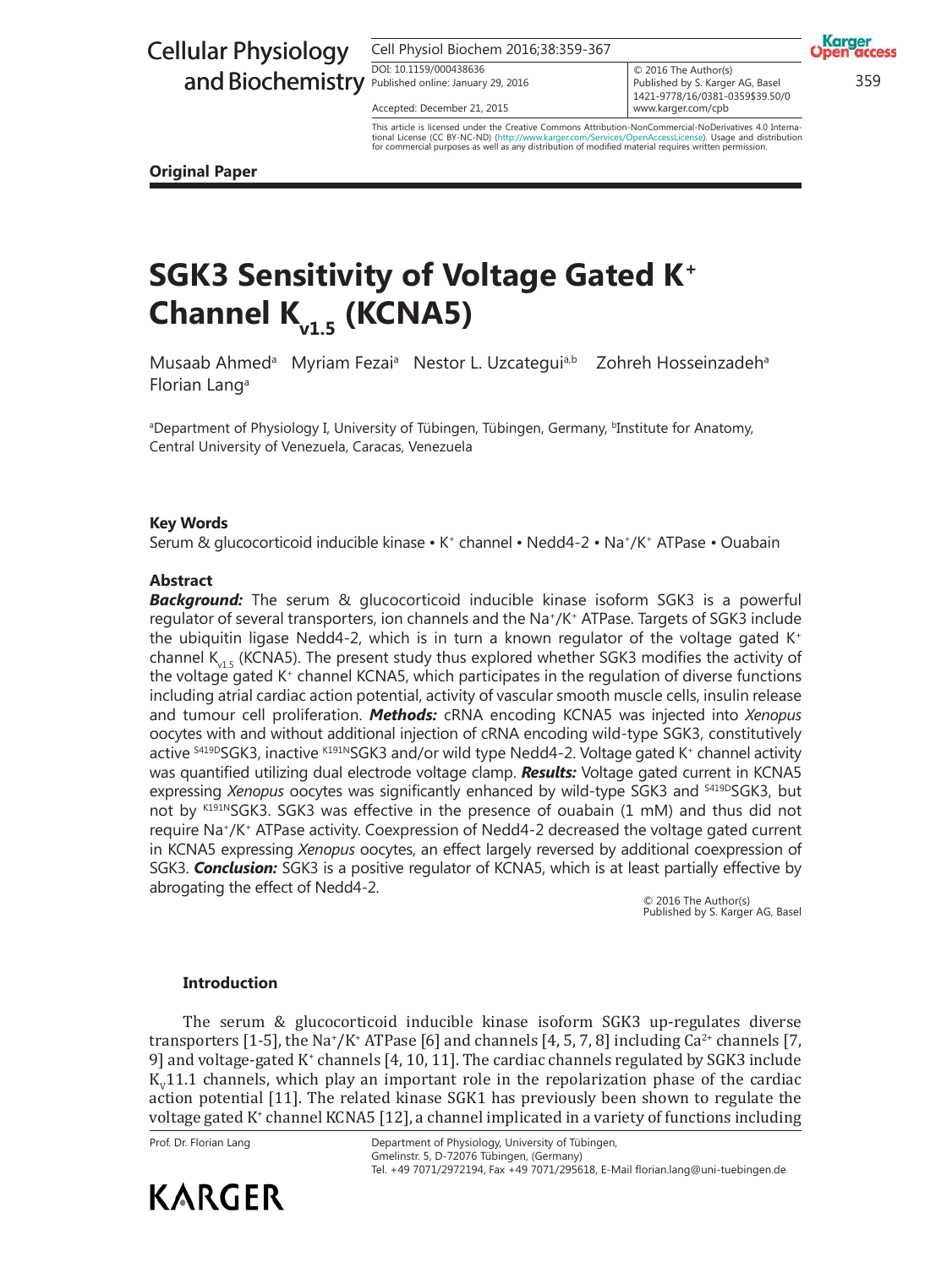| <b>Cellular Physiology</b>                                                    | Cell Physiol Biochem 2016;38:359-367 |                                                        |     |  |
|-------------------------------------------------------------------------------|--------------------------------------|--------------------------------------------------------|-----|--|
| and Biochemistry <b>Published online: January 29, 2016</b> www.karger.com/cpb | DOI: 10.1159/000438636               | © 2016 The Author(s). Published by S. Karger AG, Basel | 360 |  |
|                                                                               | Ahmed et al.: SGK3 Sensitive Kv1.5   |                                                        |     |  |

the proliferation and migration of normal and tumour cells [13, 14], repolarization in cardiac atria [15-18], pulmonary artery smooth muscle cell activity [19, 20], and insulin release [12].

KCNA5 is a target of the ubiquitin ligase Nedd4-2 , which is in turn a target of SGK isoforms [21]. Along those lines, SGK1 is effective by inhibiting Nedd4-2 and thus increases KCNA5 protein abundance in the cell membrane [22]. Conversely Nedd4-2 decreases the KCNA5 protein abundance in the cell membrane and ablation of the SGK1 phosphorylation sites in the Nedd4-2 protein significantly blunted the effect of the kinase on KCNA5 protein abundance in the cell membrane [22].

The present study explored, whether SGK3 similarly modifies the activity of KCNA5. To this end, KCNA5 was expressed in *Xenopus* oocytes without or with additional expression of wild type SGK3, constitutively active <sup>\$419D</sup>SGK3, or inactive <sup>K191N</sup>SGK3. Additional experiments were performed in oocytes expressing wild type Nedd4-2. The voltage gated K<sup>+</sup> current was determined in those oocytes by dual electrode voltage clamp.

#### **Materials and Methods**

#### *Ethical Statement*

All experiments conform with the 'European Convention for the Protection of Vertebrate Animals used for Experimental and other Scientific Purposes' (Council of Europe No 123, Strasbourg 1985) and were conducted according to the German law for the welfare of animals and the surgical procedures on the adult *Xenous laevis* frogs were reviewed and approved by the respective government authority of the state Baden-Württemberg (Regierungspräsidium) prior to the start of the study (Anzeige für Organentnahme nach §36).

#### *Constructs*

Constructs encoding mouse wild-type KCNA5 [23, 24], wild type SGK3 [25], constitutively active S419DSGK3 [26], inactive K191NSGK3 [26] and wild type Nedd4-2 [2] were used for generation of cRNA as described previously [27-29].

#### *Voltage clamp in Xenopus oocytes*

*Xenopus* oocytes were prepared as previously described [30-32]. 2.5 ng cRNA encoding KCNA5 and 10 ng of cRNA encoding wild-type SGK3, constitutively active <sup>\$419D</sup>SGK3, inactive K191NSGK3 or wild type Nedd4-2 were injected on the same day after preparation of the oocytes. Where indicated oocytes expressing KCNA5 without or with additional expression of SGK3 were treated with 1 mM ouabain for 10 minutes before measurement and ouabain was superfused during the measurement. KCNA5 activation kinetics were determined from peak current quantification during a -60 mV test-pulse following 200ms pre-pulses from -50 to +50 mV. Determination of KCNA5 inactivation was based on a two-pulse protocol containing a 1 s prepulse from potentials of -60 to +40 mV followed by a 200 ms test-pulse to +70 mV. Normalized test-pulse peak currents were plotted versus pre-pulse voltage and fitted to the Boltzmann equation yielding V<sub>1/2</sub> for channel activation and inactivation. The oocytes were maintained at 17°C in ND96A, a storage solution containing (in mM): 88.5 NaCl, 2 KCl, 1 MgC1<sub>2</sub>, 1.8 CaC1<sub>2</sub>, 5 HEPES (pH 7.5), 5 sodium pyruvate (C<sub>3</sub>H<sub>3</sub>NaO<sub>3</sub>), Gentamycin (100 mg/l), Tetracycline (50 mg/l), Ciprofloxacin (1.6 mg/l), Theophylline (90 mg/l) [33-36]. The voltage clamp experiments were performed at room temperature 3 days after the first injection [37-39]. KCNA5 channel currents were elicited every 20 s with 2 s pulses from -80 to +50 mV in 20 second increments of 10 mV steps from a holding potential of -100 mV. The data were filtered at 1 kHz and recorded with a Digidata A/D-D/A converter (1322A Axon Instruments) and Clampex 9.2 software for data acquisition and analysis (Axon Instruments) [40-42]. The control superfusate (ND96B) contained (in mM): 93.5 NaCl, 2 KCl, 1.8 CaCl<sub>2</sub>, 1 MgCl<sub>2,</sub> 2.5 NaOH and 5 HEPES, pH 7.4. The flow rate of the superfusion was approx. 20 ml/min, and a complete exchange of the bath solution was reached within about 10 s [43, 44].

#### *Statistical analysis*

Data are provided as means ± SEM, n represents the number of oocytes investigated. As different batches of oocytes may yield different results, comparisons were always made within a given oocyte batch. All voltage

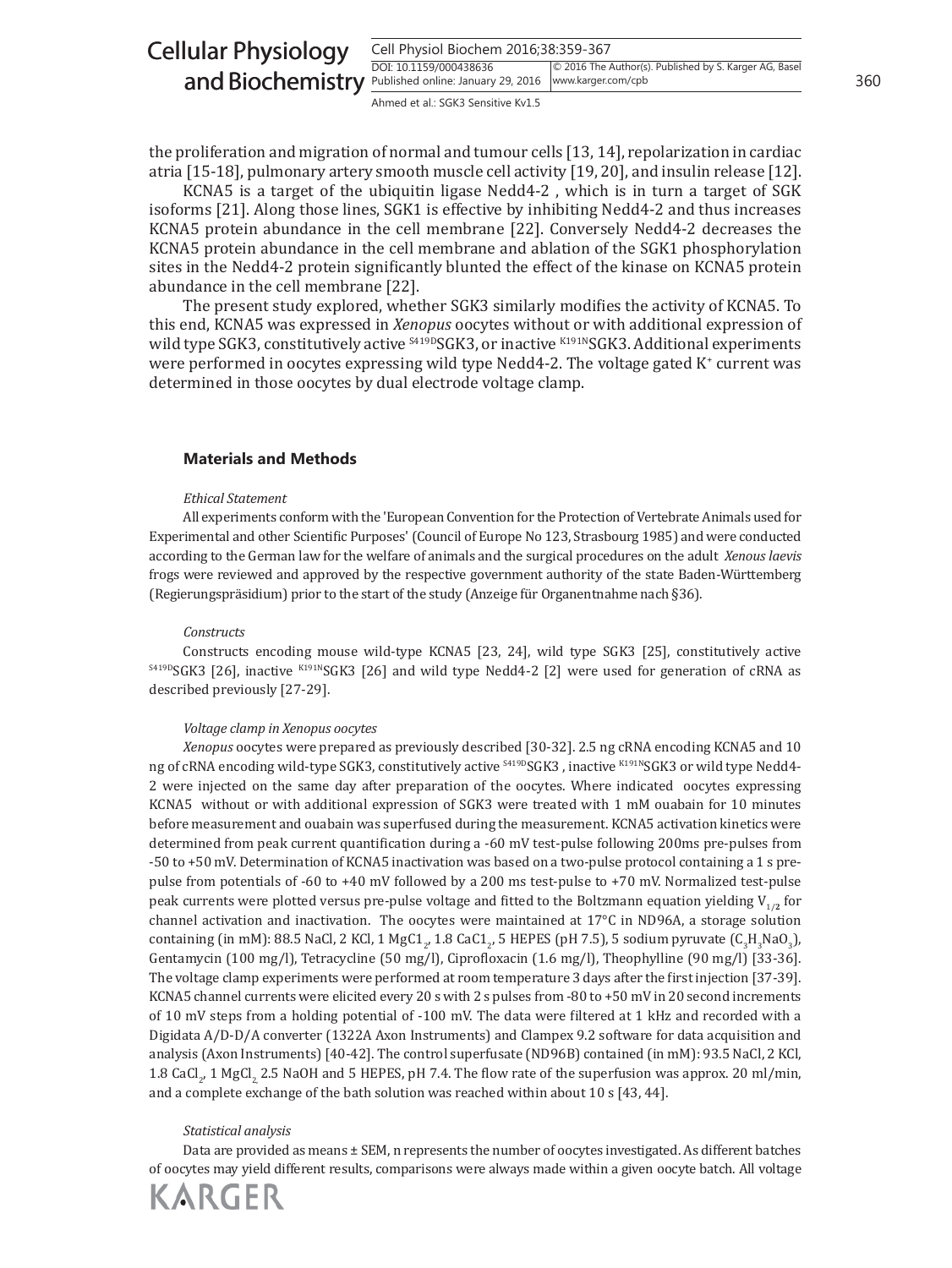| <b>Cellular Physiology</b>                                               | Cell Physiol Biochem 2016;38:359-367 |                                                        |     |  |
|--------------------------------------------------------------------------|--------------------------------------|--------------------------------------------------------|-----|--|
| and Biochemistry Published online: January 29, 2016   www.karger.com/cpb | DOI: 10.1159/000438636               | © 2016 The Author(s). Published by S. Karger AG, Basel | 361 |  |
|                                                                          | Ahmed et al.: SGK3 Sensitive Kv1.5   |                                                        |     |  |

clamp experiments were repeated with at least 3 batches of oocytes; in all repetitions qualitatively similar data were obtained. Data were tested for significance using ANOVA (Tukey test or Kruskal-Wallis test) or t-test, as appropriate. Results with p < 0.05 were considered statistically significant.

#### **Results**

The present study explored whether the serum & glucocorticoid inducible kinase isoform SGK3 participates in the regulation of the voltage gated  $K^*$  channel KCNA5. To this end, cRNA encoding KCNA5 was injected into *Xenopus* oocytes with or without additional injection of cRNA encoding wild-type SGK3 and the peak K<sup>+</sup> current  $(I_{\kappa})$  quantified in those oocytes utilizing dual electrode voltage clamp. As illustrated in Fig. 1,  $I<sub>k</sub>$  was negligible in water-injected oocytes indicating that the oocytes did not express appreciable voltage gated K<sup>+</sup> channels. In contrast, sizable voltage gated K<sup>+</sup> currents were observed in *Xenopus* oocytes expressing KCNA5. The additional coexpression of wild-type SGK3 was followed by a



**Fig. 1.** Coexpression of wild type SGK3 increases the K<sup>+</sup> current in KCNA5-expressing *Xenopus* oocytes. A: Representative original tracings showing currents in *Xenopus* oocytes injected with water (a), expressing KCNA5 alone (b) or expressing KCNA5 with additional coexpression of wild-type SGK3 (c). Currents were activated by depolarization from -80 to +50 mV in 20 second increments of 10 mV steps from a holding potential of -100 mV. B: Arithmetic means  $\pm$  SEM (n = 6 - 26) of the normalized depolarization-induced KCNA5 peak current (I) as a function of the potential difference across the cell membrane (V) in *Xenopus* oocytes injected with water (black squares) or expressing KCNA5 without (white circles) or with (black circles) additional coexpression of wild-type SGK3. Peak currents were normalized to the mean peak current at +50 mV in *Xenopus* oocytes injected with cRNA encoding KCNA5 alone. C: Arithmetic means ± SEM (n = 6 - 26) of the normalized KCNA5 -peak current at +50 mV in *Xenopus* oocytes injected with water (dotted bar), or expressing KCNA5 without (white bar) or with (black bar) additional coexpression of wild-type SGK3. \*\*\* (p<0.001) indicates statistically significant difference from oocytes expressing KCNA5 alone (ANOVA-one way).

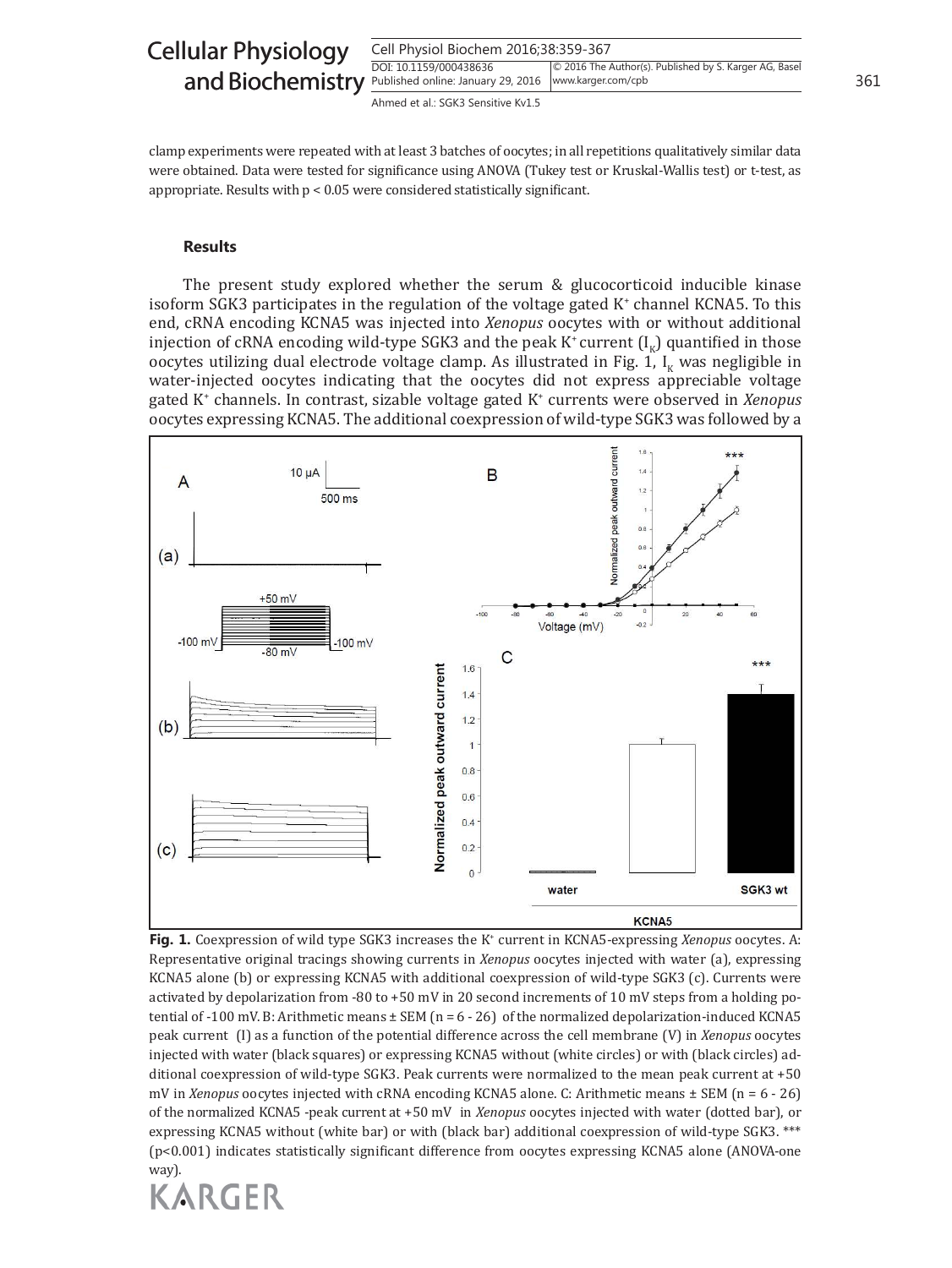## Cellular Physiology and Biochemistry

Cell Physiol Biochem 2016;38:359-367

DOI: 10.1159/000438636 Published online: January 29, 2016 | www.karger.com/cpb © 2016 The Author(s). Published by S. Karger AG, Basel www.karger.com/cpb

Ahmed et al.: SGK3 Sensitive Kv1.5

Fig. 2. Coexpression of wild type SGK3 increases the K<sup>+</sup> conductance but does not significantly modify channel kinetics in KCNA5-expressing *Xenopus*  oocytes. A. Arithmetic means  $\pm$  SEM (n = 6 - 26) of the conductance analyzed between 20 mV and 50 mV in *Xenopus* oocytes injected with water (dotted bar), or expressing KCNA5 without (white bar) or with (black bar) additional coexpression of wildtype SGK3. B. KCNA5 kinetics in *Xenopus* oocytes expressing KCNA5 without (white circles) or with (black circles) additional coexpression of wild-type SGK3. KCNA5 activation kinetics was determined from peak current quantification during a -60 mV test-pulse following 200ms pre-pulses from -50 to +50 mV. Determination of KCNA5 inactivation was based on a two-pulse protocol containing a 1 s prepulse from potentials of -60 to +40 mV followed by a 200 ms test-pulse to  $+70$  mV. \*\*\* (p<0.001) indicates statistically significant difference from oocytes expressing KCNA5 alone.

significant increase of  $I_K$ . As illustrated in Fig. 2, expression of wild-type SGK3 increased the K<sup>+</sup> conductance and did not shift the KCNA5 kinetics.

Further experiments explored, whether the effect of wild-type SGK3 on KCNA5 was modified by mutations affecting kinase activity. As illustrated in Fig. 3, the effect of wild type SGK3 was mimicked by the constitutively active <sup>S419D</sup>SGK3, but not by the inactive K191NSGK3, i.e. coexpression of  $S419DSGK3$  but not of  $K191NSGK3$  significantly increased I<sub>K</sub> in KCNA5 expressing oocytes.

Several K<sup>+</sup> channels have been shown to be sensitive to  $Na^*/K^*$  ATPase activity [45]. Thus, the up-regulation of KCNA5 by SGK3 could have been secondary to the known stimulation of Na<sup>+</sup>/K<sup>+</sup> ATPase activity by

**KARGER** 



the kinase [6]. In order to test for a putative role of the Na<sup>+</sup>/K<sup>+</sup> ATPase activity in the upregulation of KCNA5 channel activity by SGK3, experiments were repeated in the presence of Na<sup>+</sup>/K<sup>+</sup> ATPase inhibitor ouabain (1 mM). Oocytes expressing KCNA5 without or with additional expression of SGK3 were treated with 1 mM ouabain for 10 minutes before measurement and ouabain was superfused during the measurement. As illustrated in Fig. 4, even in the presence of ouabain, coexpression of SGK3 significantly increased I<sub>K</sub> in *Xenopus* oocytes expressing KCNA5.

Additional experiments addressed the putative involvement of the ubiquitin ligase Nedd4-2 in the SGK3 sensitive regulation of KCNA5. As illustrated in Fig. 5, coexpression of Nedd4-2 was followed by a marked and significant decrease of  $I_{K}$  in *Xenopus* oocytes expressing KCNA5. The down-regulation of  $I_K$  was almost completely reversed by the additional coexpression of SGK3.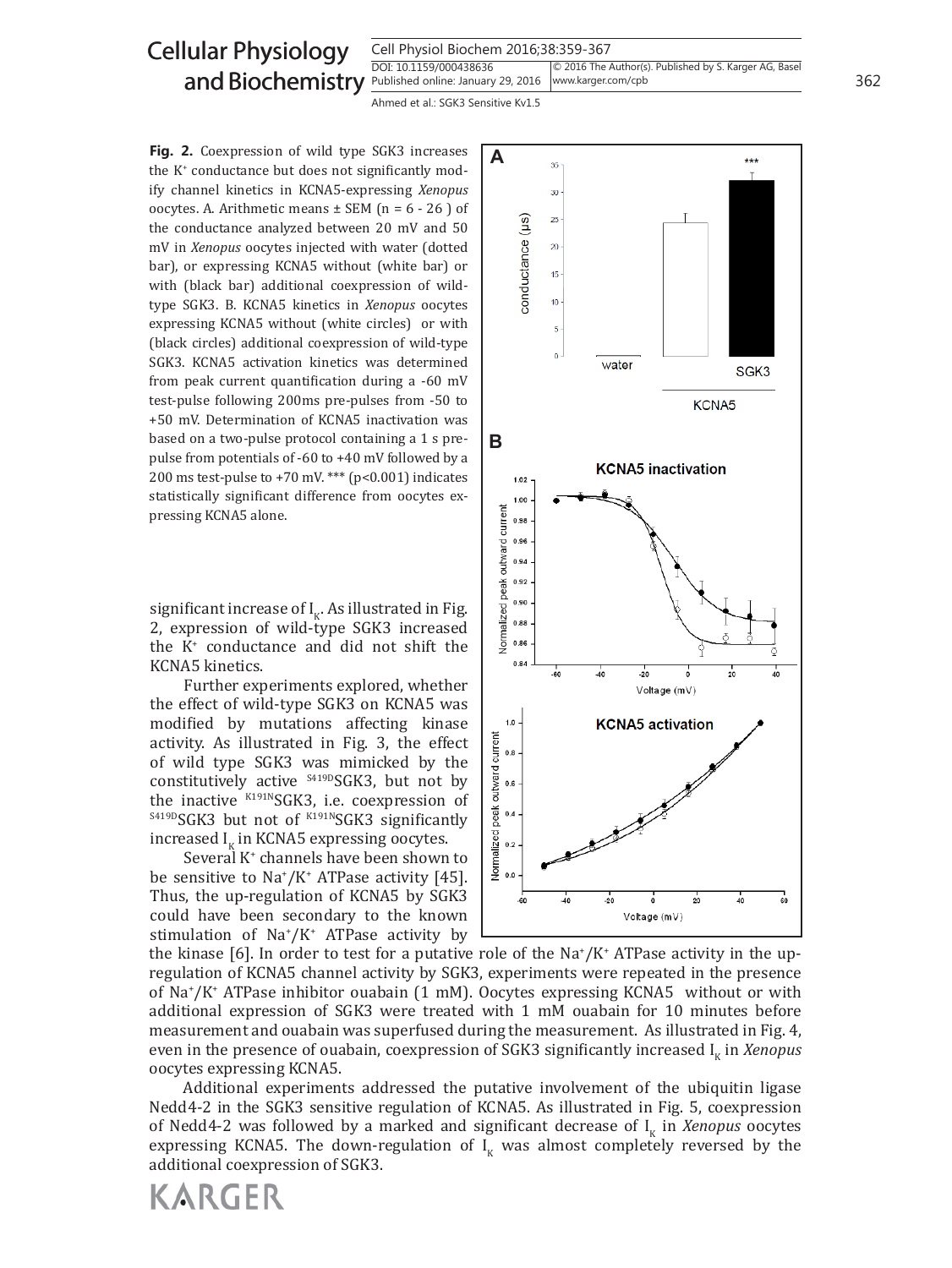Cell Physiol Biochem 2016;38:359-367 DOI: 10.1159/000438636 and Biochemistry **Published online: January 29, 2016** | www.karger.com/cpb 363 Cellular Physiology © 2016 The Author(s). Published by S. Karger AG, Basel www.karger.com/cpb

Ahmed et al.: SGK3 Sensitive Kv1.5



**Fig. 3.** The effect of wild type SGK3 on KCNA5 was mimicked by constitutively active <sup>S419D</sup>SGK3 but not by inactive K191NSGK3. A: Representative original tracings showing currents in *Xenopus* oocytes expressing KCNA5 alone (a), expressing KCNA5 together with wild-type SGK3 (b), expressing KCNA5 together with constitutively active  $^{5419D}SGK3$  (c), or expressing KCNA5 with inactive K191NSGK3 (d). B: Arithmetic means  $\pm$ SEM (n = 17) of the normalized KCNA5 -peak current at +50 mV in *Xenopus laevis* oocytes expressing KCNA5 alone (white bar) or expressing KCNA5 together with wild type SGK3 (black bar), with constitutively active S419DSGK3 (dark grey bars), or with inactive K191NSGK3 (light grey bar). \*\* (p<0.01), \*\*\* (p<0.001) indicates statistically significant difference from oocytes expressing KCNA5 alone (ANOVA-one way).



**Fig. 4.** SGK3 increases the K<sup>+</sup> current in ouabain treated KCNA5-expressing *Xenopus* oocytes. A: Representative original tracings showing currents in ouabain (1 mM) treated *Xenopus* oocytes expressing KCNA5 alone (a) or expressing KCNA5 together with wild-type SGK3 (b). Currents were activated by depolarization from -80 to +50 mV in 20 second increments of 10 mV steps from a holding potential of -100 mV. B: Arithmetic means ± SEM (n = 19) of the normalized KCNA5 -peak current at +50 mV in ouabain treated *Xenopus* oocytes expressing KCNA5 without (white bar) or with (black bar) additional coexpression of wild-type SGK3. \*\*\* (p<0.001) indicates statistically significant difference from ouabain treated oocytes expressing KCNA5 alone (ANOVA-one way).

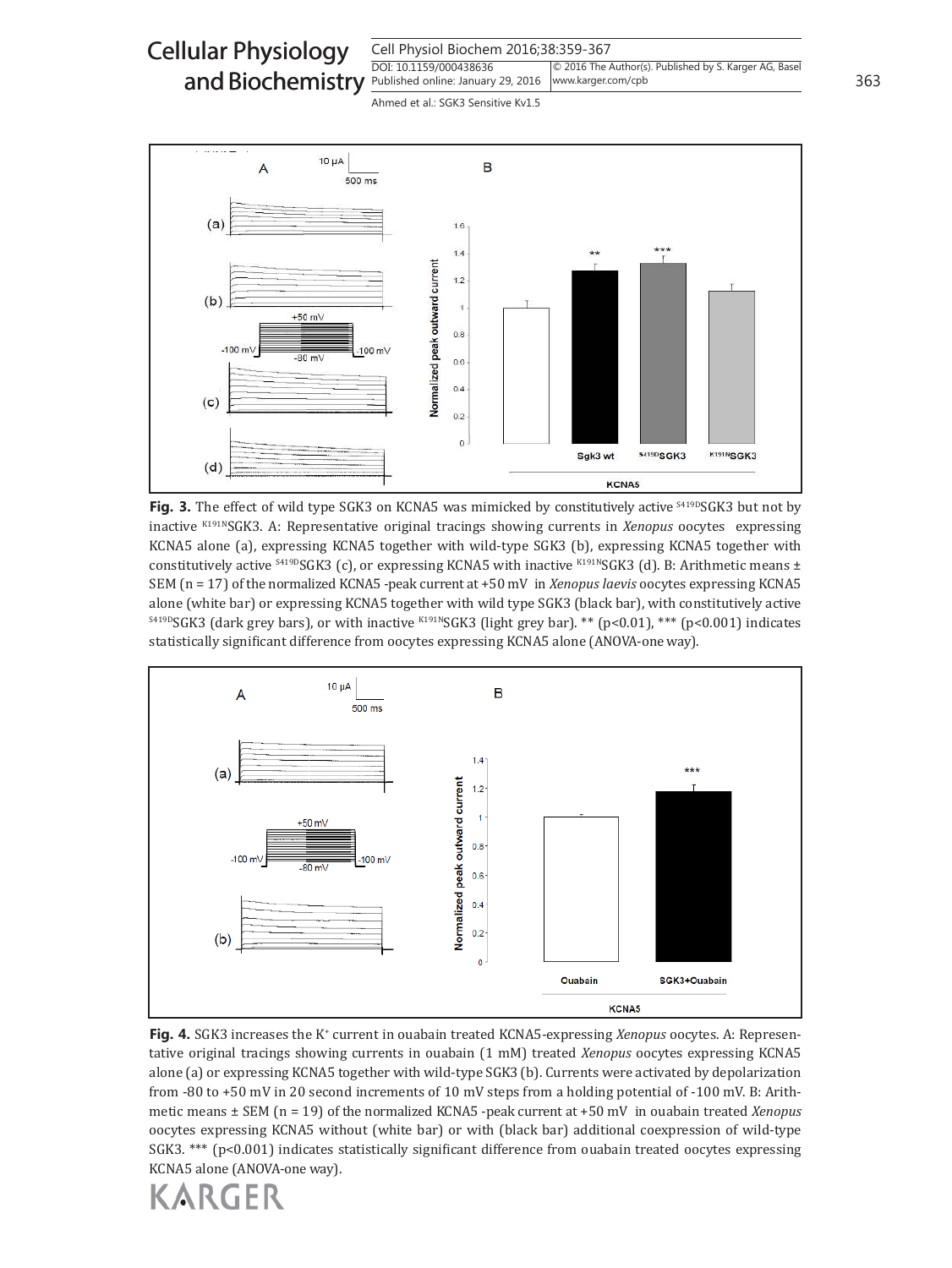Cell Physiol Biochem 2016;38:359-367 DOI: 10.1159/000438636 and Biochemistry **Published online: January 29, 2016** | www.karger.com/cpb 364 Cellular Physiology © 2016 The Author(s). Published by S. Karger AG, Basel www.karger.com/cpb

Ahmed et al.: SGK3 Sensitive Kv1.5



Fig. 5. SGK3 reverses the decline of K<sup>+</sup> current in KCNA5-expressing Xenopus oocytes following coexpression of Nedd4-2. A: Representative original tracings showing currents in *Xenopus* oocytes expressing KCNA5 alone (a) or expressing KCNA5 with additional coexpression of Nedd4-2 (b) with additional coexpression of constitutively active <sup>S419D</sup>SGK3 (c), or with additional coexpression of both, <sup>S419D</sup>SGK3 and Nedd4-2 (d). Currents were activated by depolarization from -80 to +50 mV in 20 second increments of 10 mV steps from a holding potential of -100 mV. B: Arithmetic means  $\pm$  SEM (n = 16 - 18) of the normalized KCNA5 -peak current at +50 mV in *Xenopus* oocytes expressing KCNA5 alone (white bar) or expressing KCNA5 with additional coexpression of Nedd4-2 (light grey bar), with additional coexpression of constitutively active <sup>\$419D</sup>SGK3 (black bar), or with additional coexpression of both,  $^{5419D}SGK3$  and Nedd4-2 (dark grey bar). \*\*\* (p<0.001), \*\* (p<0.01) indicates statistically significant difference from oocytes expressing KCNA5 alone (ANOVA-one way).

### **Discussion**

The present study discloses a positive effect of the serum & glucocorticoid inducible kinase isoform SGK3 on the voltage gated K<sup>+</sup> channel KCNA5. Coexpression of SGK3 leads to up-regulation of the voltage gated current in KCNA5 expressing *Xenopus* oocytes. The effect of wild type SGK3 is mimicked by the constitutively active <sup>5419D</sup>SGK3, but not by the inactive mutant K191NSGK3. Thus, kinase activity is apparently required for the effect of SGK3 on KCNA5. The observation does not necessarily indicate that SGK3 phosphorylates the KCNA5 channel protein. Instead, SGK3 could exert its effect on KCNA5 by phosphorylating regulators of the channel protein thus indirectly modifying its regulation. Such a regulator is Nedd4-2, an ubiquitin ligase ubiquitinating target proteins thus tagging them for degradation [46]. KCNA5 is a known target of Nedd4-2 [22, 23].

The present observations do not allow any safe conclusions about the *in vivo* significance of SGK3 sensitive KCNA5 regulation. The effect of SGK3 on KCNA5 is small and may not be sufficient to significantly interfere with KCNA5 dependent cellular functions. Moreover, the effect of SGK3 is shared by SGK1 [12, 22] which could thus easily replace SGK3. Functions sensitive to K<sup>+</sup> channel activity include cell volume regulation [47-49]. Cell volume sensitive K + channels include KCNA5 channels [14, 50-53]. SGK3 sensitive regulation of KCNA5 may in addition foster cell proliferation and survival of tumour cells [13, 54, 55]. SGK3 has been shown to support survival and proliferation of some tumour cells [56-63]. Further functions of KCNA5 include repolarization of atrial myocardial cells [15-18], pulmonary arterial vascular dilatation [19, 20], and inhibition of insulin release [12]. Clearly, additional

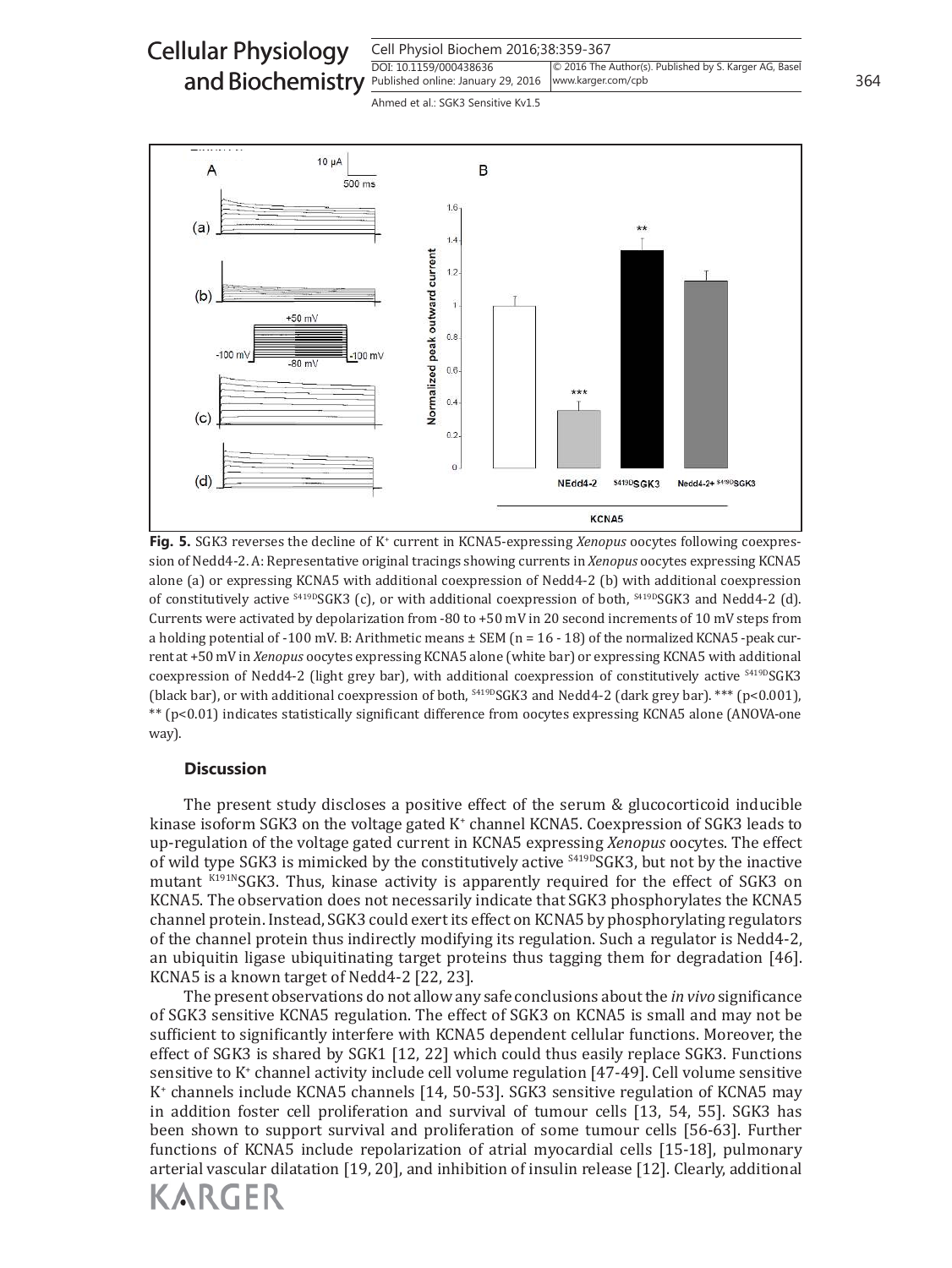| <b>Cellular Physiology</b>                                                    | Cell Physiol Biochem 2016;38:359-367 |                                                        |     |  |
|-------------------------------------------------------------------------------|--------------------------------------|--------------------------------------------------------|-----|--|
| and Biochemistry <b>Published online: January 29, 2016</b> www.karger.com/cpb | DOI: 10.1159/000438636               | © 2016 The Author(s). Published by S. Karger AG, Basel | 365 |  |
|                                                                               | Ahmed et al.: SGK3 Sensitive Kv1.5   |                                                        |     |  |

experimental evidence is required shedding light on the significance of SGK3-sensitive regulation of KCNA5.

In conclusion, the serum & glucocorticoid inducible kinase isoform SGK3 up-regulates the voltage gated K<sup>+</sup> channel KCNA5, an effect possibly contributing to the regulation of cell membrane potential, cell volume and cell proliferation.

#### **Acknowledgements**

The authors acknowledge the meticulous preparation of the manuscript by Lejla Subasic and technical support by Elfriede Faber. This study was supported by the Deutsche Forschungsgemeinschaft, GRK 1302, SFB 773 B4/A1, La 315/13-3, and Open Access Publishing Fund of Tuebingen University. NLU has a fellowship from the Alexander von Humboldt Foundation, Germany.

#### **Disclosure Statement**

The authors of this manuscript state that they do not have any conflict of interests and nothing to disclose.

#### **References**

- 1 Bhandaru M, Kempe DS, Rotte A, Capuano P, Pathare G, Sopjani M, Alesutan I, Tyan L, Huang DY, Siraskar B, Judenhofer MS, Stange G, Pichler BJ, Biber J, Quintanilla-Martinez L, Wagner CA, Pearce D, Foller M, Lang F: Decreased bone density and increased phosphaturia in gene-targeted mice lacking functional serum- and glucocorticoid-inducible kinase 3. Kidney Int 2011;80:61-67.
- 2 Boehmer C, Palmada M, Rajamanickam J, Schniepp R, Amara S, Lang F: Post-translational regulation of EAAT2 function by co-expressed ubiquitin ligase Nedd4-2 is impacted by SGK kinases. J Neurochem 2006;97:911-921.
- 3 Bohmer C, Sopjani M, Klaus F, Lindner R, Laufer J, Jeyaraj S, Lang F, Palmada M: The serum and glucocorticoid inducible kinases SGK1-3 stimulate the neutral amino acid transporter SLC6A19. Cell Physiol Biochem 2010;25:723-732.
- 4 Lang F, Bohmer C, Palmada M, Seebohm G, Strutz-Seebohm N, Vallon V: (Patho)physiological significance of the serum- and glucocorticoid-inducible kinase isoforms. Physiol Rev 2006;86:1151-1178.
- 5 Strutz-Seebohm N, Seebohm G, Korniychuk G, Baltaev R, Ureche O, Striegel M, Lang F: Additive regulation of GluR1 by stargazin and serum- and glucocorticoid-inducible kinase isoform SGK3. Pflugers Arch 2006;452:276-282.
- 6 Henke G, Setiawan I, Bohmer C, Lang F: Activation of Na+/K+-ATPase by the serum and glucocorticoiddependent kinase isoforms. Kidney Blood Press Res 2002;25:370-374.
- 7 Schmid E, Bhandaru M, Nurbaeva MK, Yang W, Szteyn K, Russo A, Leibrock C, Tyan L, Pearce D, Shumilina E, Lang F: SGK3 regulates Ca(2+) entry and migration of dendritic cells. Cell Physiol Biochem 2012;30:1423- 1435.
- 8 Trepiccione F, Capasso G: SGK3: a novel regulator of renal phosphate transport? Kidney Int 2011;80:13-15.
- 9 Bohmer C, Palmada M, Kenngott C, Lindner R, Klaus F, Laufer J, Lang F: Regulation of the epithelial calcium channel TRPV6 by the serum and glucocorticoid-inducible kinase isoforms SGK1 and SGK3. FEBS Lett 2007;581:5586-5590.
- 10 Pasham V, Rotte A, Bhandaru M, Eichenmuller M, Frohlich H, Mack AF, Bobbala D, Yang W, Pearce D, Lang F: Regulation of gastric acid secretion by the serum and glucocorticoid inducible kinase isoform SGK3. J Gastroenterol 2011;46:305-317.
- 11 Maier G, Palmada M, Rajamanickam J, Shumilina E, Bohmer C, Lang F: Upregulation of HERG channels by the serum and glucocorticoid inducible kinase isoform SGK3. Cell Physiol Biochem 2006;18:177-186.
- 12 Ullrich S, Berchtold S, Ranta F, Seebohm G, Henke G, Lupescu A, Mack AF, Chao CM, Su J, Nitschke R, Alexander D, Friedrich B, Wulff P, Kuhl D, Lang F: Serum- and glucocorticoid-inducible kinase 1 (SGK1) mediates glucocorticoid-induced inhibition of insulin secretion. Diabetes 2005;54:1090-1099.
- 13 Comes N, Bielanska J, Vallejo-Gracia A, Serrano-Albarras A, Marruecos L, Gomez D, Soler C, Condom E, Ramon YCS, Hernandez-Losa J, Ferreres JC, Felipe A: The voltage-dependent K(+) channels Kv1.3 and Kv1.5 in human cancer. Front Physiol 2013;4:283.

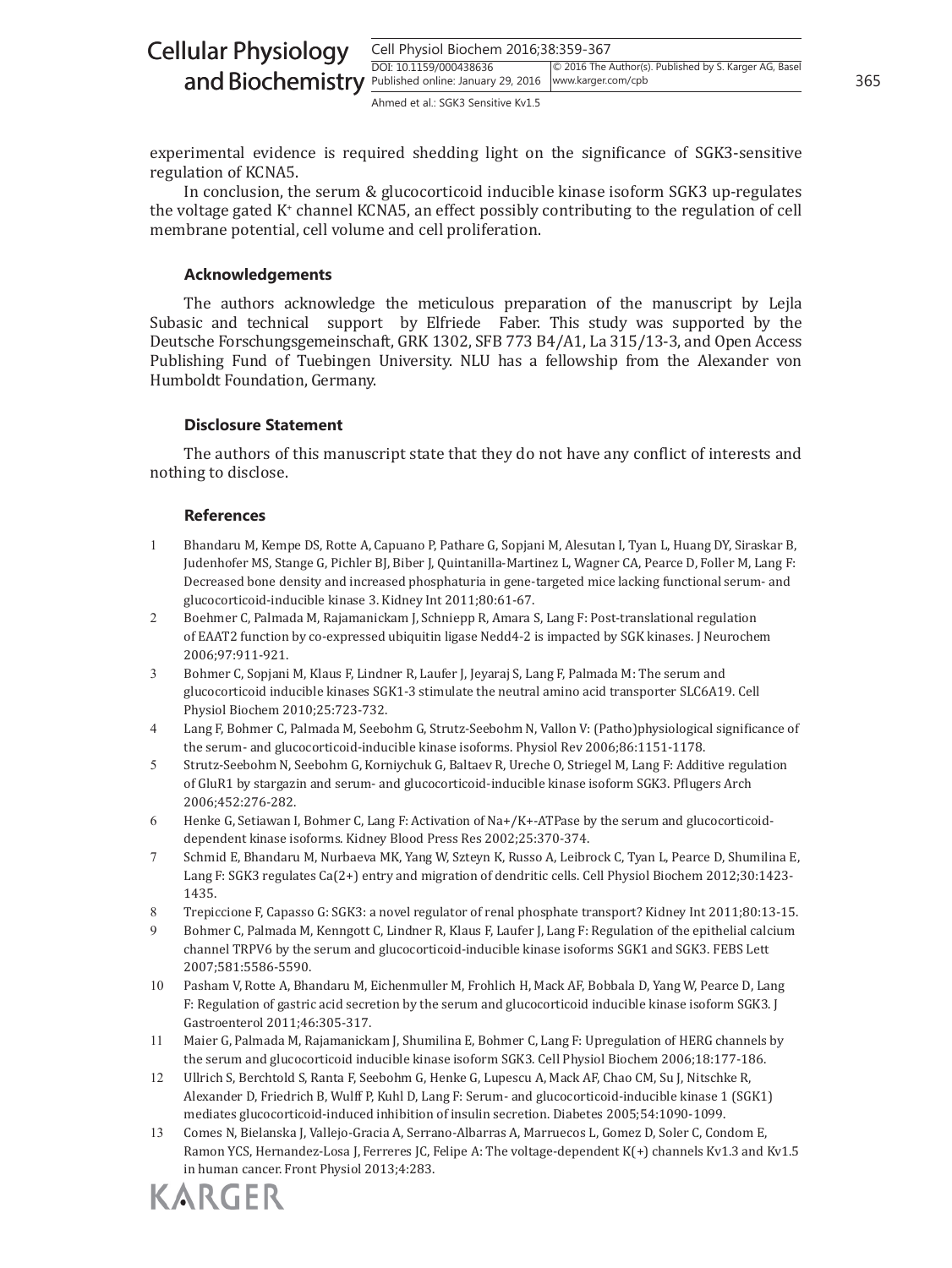#### Cell Physiol Biochem 2016;38:359-367 DOI: 10.1159/000438636 and Biochemistry **Published online: January 29, 2016** | www.karger.com/cpb 366 Cellular Physiology © 2016 The Author(s). Published by S. Karger AG, Basel www.karger.com/cpb

Ahmed et al.: SGK3 Sensitive Kv1.5

- 14 Felipe A, Bielanska J, Comes N, Vallejo A, Roig S, Ramon YCS, Condom E, Hernandez-Losa J, Ferreres JC: Targeting the voltage-dependent  $K(+)$  channels Kv1.3 and Kv1.5 as tumor biomarkers for cancer detection and prevention. Curr Med Chem 2012;19:661-674.
- 15 Bilodeau MT, Trotter BW: Kv1.5 blockers for the treatment of atrial fibrillation: approaches to optimization of potency and selectivity and translation to in vivo pharmacology. Curr Top Med Chem 2009;9:436-451.
- 16 Brendel J, Peukert S: Blockers of the Kv1.5 channel for the treatment of atrial arrhythmias. Curr Med Chem Cardiovasc Hematol Agents 2003;1:273-287.
- 17 Gonzalez T, David M, Moreno C, Macias A, Valenzuela C: Kv1.5-Kv beta interactions: molecular determinants and pharmacological consequences. Mini Rev Med Chem 2010;10:635-642.
- 18 Tamargo J, Caballero R, Gomez R, Delpon E: I(Kur)/Kv1.5 channel blockers for the treatment of atrial fibrillation. Expert Opin Investig Drugs 2009;18:399-416.
- 19 Archer SL, Gomberg-Maitland M, Maitland ML, Rich S, Garcia JG, Weir EK: Mitochondrial metabolism, redox signaling, and fusion: a mitochondria-ROS-HIF-1alpha-Kv1.5 O2-sensing pathway at the intersection of pulmonary hypertension and cancer. Am J Physiol Heart Circ Physiol 2008;294:H570-578.
- 20 Bonnet S, Rochefort G, Sutendra G, Archer SL, Haromy A, Webster L, Hashimoto K, Bonnet SN, Michelakis ED: The nuclear factor of activated T cells in pulmonary arterial hypertension can be therapeutically targeted. Proc Natl Acad Sci U S A 2007;104:11418-11423.
- 21 Lamothe SM, Zhang S: The serum- and glucocorticoid-inducible kinases SGK1 and SGK3 regulate hERG channel expression via ubiquitin ligase Nedd4-2 and GTPase Rab11. J Biol Chem 2013;288:15075-15084.
- 22 Boehmer C, Laufer J, Jeyaraj S, Klaus F, Lindner R, Lang F, Palmada M: Modulation of the voltage-gated potassium channel Kv1.5 by the SGK1 protein kinase involves inhibition of channel ubiquitination. Cell Physiol Biochem 2008;22:591-600.
- 23 Mia S, Munoz C, Pakladok T, Siraskar G, Voelkl J, Alesutan I, Lang F: Downregulation of Kv1.5 K channels by the AMP-activated protein kinase. Cell Physiol Biochem 2012;30:1039-1050.
- 24 Warsi J, Fezai M, Fores M, Elvira B, Lang F: Up-Regulation of Voltage Gated K+ Channels Kv1.3 and Kv1.5 by Protein Kinase PKB/Akt. Cell Physiol Biochem 2015;37:2454-2463.
- 25 Kobayashi T, Deak M, Morrice N, Cohen P: Characterization of the structure and regulation of two novel isoforms of serum- and glucocorticoid-induced protein kinase. Biochem J 1999;344 Pt 1:189-197.
- 26 Munoz C, Pakladok T, Almilaji A, Elvira B, Decher N, Shumilina E, Lang F: Up-regulation of Kir2.1 (KCNJ2) by the serum & glucocorticoid inducible SGK3. Cell Physiol Biochem 2014;33:491-500.
- 27 Elvira B, Warsi J, Fezai M, Munoz C, Lang F: SPAK and OSR1 Sensitive Cell Membrane Protein Abundance and Activity of KCNQ1/E1 K+ Channels. Cell Physiol Biochem 2015;37:2032-2042.
- 28 Warsi J, Abousaab A, Fezai M, Elvira B, Lang F: Regulation of Voltage Gated K+ Channel KCNE1/KCNQ1 by the Janus Kinase JAK3. Cell Physiol Biochem 2015;37:2476-2485.
- 29 Warsi J, Abousaab A, Lang F: Up-Regulation of Excitatory Amino Acid Transporters EAAT1 and EAAT2 by ss-Klotho. Neurosignals 2015;23:59-70.
- 30 Fezai M, Ahmed M, Hosseinzadeh Z, Elvira B, Lang F: SPAK and OSR1 Sensitive Kir2.1 K+ Channels. Neurosignals 2015;23:20-33.
- 31 Fezai M, Elvira B, Warsi J, Ben-Attia M, Hosseinzadeh Z, Lang F: Up-Regulation of Intestinal Phosphate Transporter NaPi-IIb (SLC34A2) by the Kinases SPAK and OSR1. Kidney Blood Press Res 2015;40:555-564.
- 32 Fezai M, Warsi J, Lang F: Regulation of the Na+,Cl- Coupled Creatine Transporter CreaT (SLC6A8) by the Janus Kinase JAK3. Neurosignals 2015;23:11-19.
- 33 Ahmed M, Salker MS, Elvira B, Umbach AT, Fakhri H, Saeed AM, Shumilina E, Hosseinzadeh Z, Lang F: SPAK Sensitive Regulation of the Epithelial Na Channel ENaC. Kidney Blood Press Res 2015;40:335-343.
- 34 Alesutan I, Voelkl J, Stockigt F, Mia S, Feger M, Primessnig U, Sopjani M, Munoz C, Borst O, Gawaz M, Pieske B, Metzler B, Heinzel F, Schrickel JW, Lang F: AMP-activated protein kinase alpha1 regulates cardiac gap junction protein connexin 43 and electrical remodeling following pressure overload. Cell Physiol Biochem 2015;35:406-418.
- 35 Hosseinzadeh Z, Honisch S, Schmid E, Jilani K, Szteyn K, Bhavsar S, Singh Y, Palmada M, Umbach AT, Shumilina E, Lang F: The Role of Janus Kinase 3 in the Regulation of Na(+)/K(+) ATPase under Energy Depletion. Cell Physiol Biochem 2015;36:727-740.
- 36 Warsi J, Singh Y, Elvira B, Hosseinzadeh Z, Lang F: Regulation of Large Conductance Voltage-and Ca2+- Activated K+ Channels by the Janus Kinase JAK3. Cell Physiol Biochem 2015;37:297-305.
- 37 Almilaji A, Honisch S, Liu G, Elvira B, Ajay SS, Hosseinzadeh Z, Ahmed M, Munoz C, Sopjani M, Lang F: Regulation of the voltage gated K channel Kv1.3 by recombinant human klotho protein. Kidney Blood Press Res 2014;39:609-622.